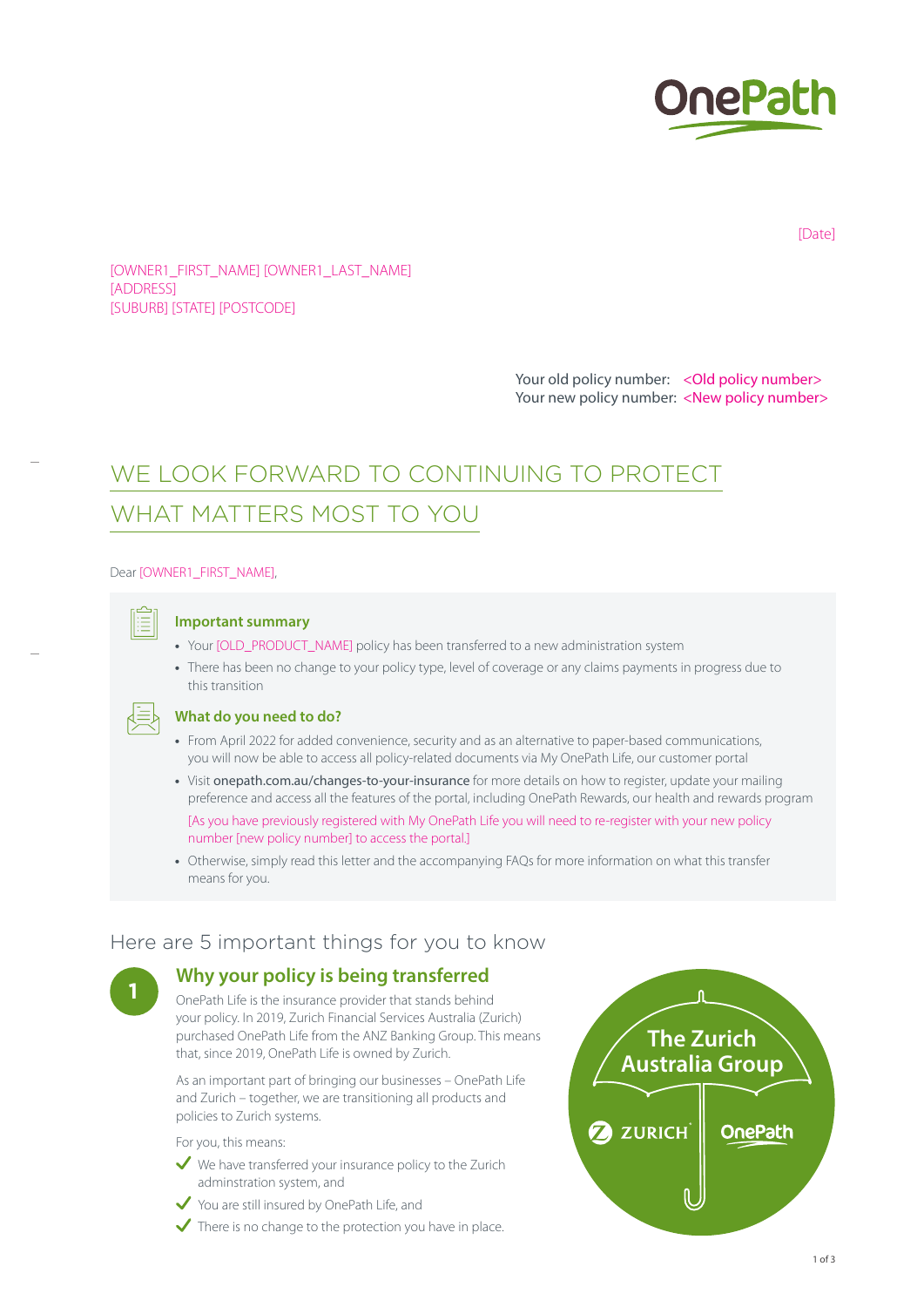## **<sup>2</sup> What has changed as a result of this transition**

As part of the transition to Zurich, there are 4 important things that may have changed:

#### #1 Your policy number has changed

Your new policy number is [new policy number].

All future correspondence will include your new policy number. Keep this correspondence in a safe place so you can easily refer to your new policy number when making enquiries.

#### #2 The way we communicate with you is changing

For additional convenience, security and to help meet our environmental commitments, the way we communicate with our customers is changing.

Currently, your preference is to receive communication by mail. If you wish to change this preference to email, and benefit from the ease and security of having your policy-related documentation in one place, simply visit [onepath.com.au/changes-to-your-insurance](http://onepath.com.au/changes-to-your-insurance) to learn more about My OnePath Life and how you can register.

#### [As you have previously registered with My OnePath Life you will need to re-register with your new policy number [new policy number] to access the portal.]

With My OnePath Life you can:

- **•** Access policy-related documents 24/7, in one place, for additional ease and convenience
- **•** Update your contact information, including address and phone number
- **•** View your cover details and premium transactions
- **•** Pay your overdue premiums online via credit card\*
- **•** Update payment details for your policy(ies)\*\*
- **•** Update your mailing preference
- **•** Access OnePath Rewards, our health and rewards program
- \* Online payments for overdue premiums can only be made via Visa or Mastercard and only for eligible products. Please refer to your Product Disclosure Statement for further information.

\*\* Updating payment details is only available for eligible products. Please refer to your Product Disclosure Statement for further information.

#### #3 How you get in contact may have changed

When you need to get in touch about your policy you will be contacting the OnePath Life Customer Care team. Our contact details are:

- **•** Phone: 133 667
- **•** Email: client.onepath@zurich.com.au
- **•** Address: Locked Bag 994, North Sydney NSW 2059

#### #4 Update on Qantas Frequent Flyer points

You can continue to apply and earn Qantas Points for the premiums paid on OneCare or OneCare Super policies with Life Cover, Total and Permanent Disability ('TPD') Cover, Trauma Cover, Baby Care, Child Cover, and/or Extra Care Cover.

#### Confirming, you are no longer able to earn Qantas Frequent Flyer points on certain policies

From 1 March 2022, you are no longer eligible to apply to earn Qantas Points on premiums paid for the following policies:

**•** OneCare or OneCare Super policies with Income Secure Cover, Living Expense Cover or Business Expense Cover.

If you already supplied your Qantas Frequent Flyer membership number to OnePath and earned Qantas Points on any one of the policies mentioned above, we wrote to you to advise you of the changes and that you would sno longer be able to earn Qantas Points after 1 March 2022.

If you did not apply to have your Qantas Frequent Flyer Number to earn Qantas Points on premiums paid on the above-mentioned policies before 1 March 2022, you can no longer apply to earn Qantas Points for the above-mentioned policies.

We made this change following a thorough review of all our products to ensure long-term customer value and business viability of your cover.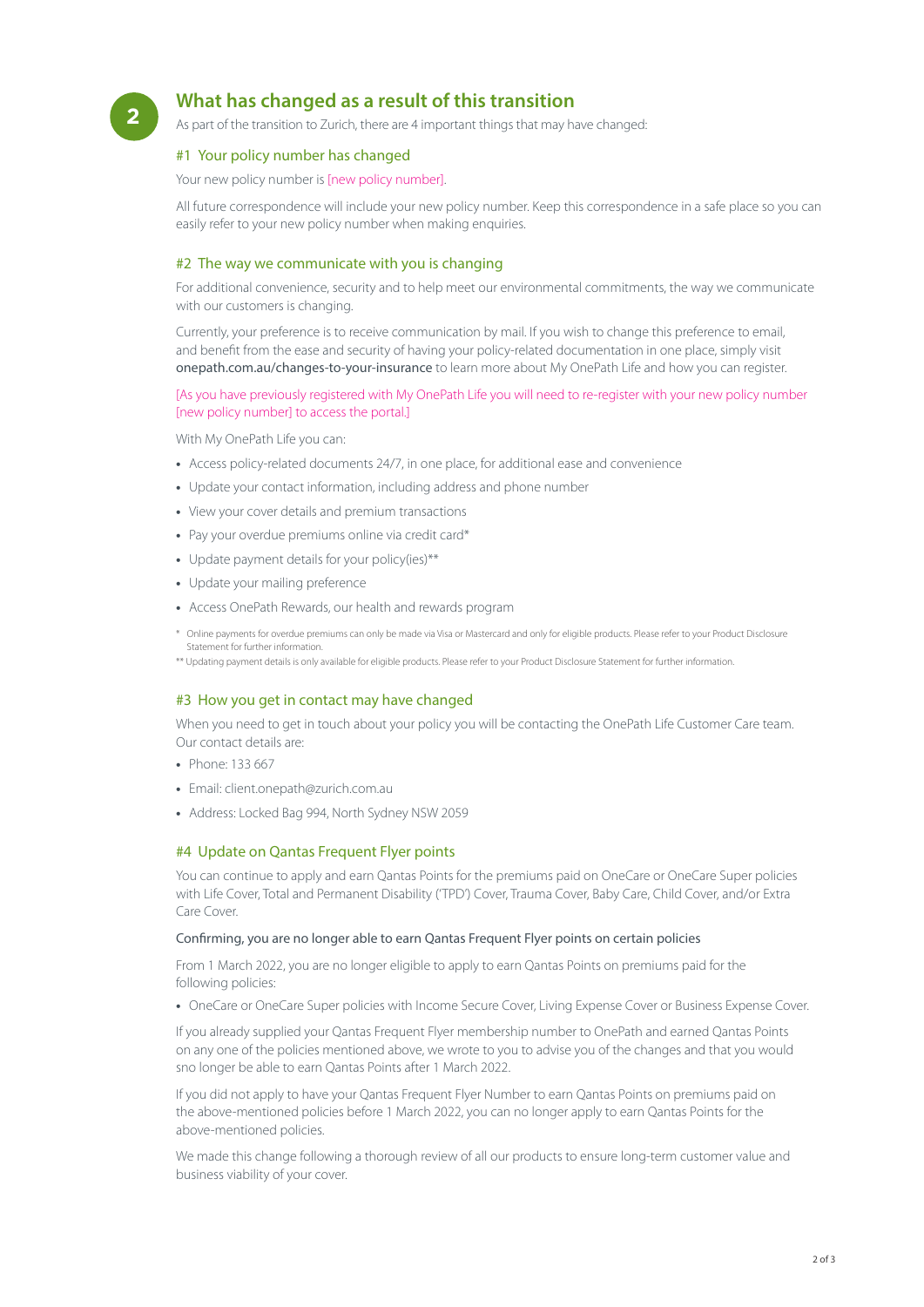

## **<sup>3</sup> Importantly, what has not changed as a result of this transition**

Although there are some changes that have occurred, you can be confident that the transition has not changed the following aspects of your policy:

- **•** Your policy terms and conditions these have not changed and remain the same
- **•** Your level of cover you are still protected for the same amounts
- Premium rates the same premium rates applied to your policy after the transition<sup>#</sup>
- **•** Claims or benefit payments already underway the processing of claims and benefit payments will not be affected and will continue to be handled in the same way as they are now
- **•** Your Financial Adviser the relationship you have with your Adviser has not changed, including any authority they have to transact or access information on your behalf
- **•** Your peace of mind you can rest assured that you and your family's protection has not changed
- **•** Our exceptional service you will continue to receive the same level of service you are accustomed to.

# Premiums paid on your cover may slightly change due to rounding adjustments, and any repricing for your policy effective from the next policy anniversary.

## **<sup>4</sup> You can be confident you are in the right spot**

You made the important decision to purchase life insurance. Since then, your policy has provided you with protection to feel confident that you and your family will be financially supported when you might need it most. If you become ill, injured or were to pass away your life insurance may help to:

- **•** Eliminate debts,
- **•** Provide ongoing support for you family,
- **•** Help with mortgage repayments, and
- **•** Provide for your child(ren)'s education.

You can be confident you are in good hands with The Zurich Australia Group:

- The Zurich Australia Group are one of Australia's largest life insurers together, Zurich and OnePath Life service more than 2 million customers in Australia
- Y you can count on us to deliver when it matters most we've been insuring Australians for more than 100 years
- You can be confident that if things go wrong, we will be there in 2021 alone. The Zurich Australia Group paid claims totalling more than \$1.28 billion.

## **<sup>5</sup> We are here to support you**

If you need more information, you can:

- 1. Refer to the enclosed FAQ**s** containing additional information relating to this transition.
- 2. Contact our dedicated Customer Care team we are here to help:
	- **•** Phone: 133 667
	- **•** Email: client.onepath@zurich.com.au
	- **•** Address: Locked Bag 994, North Sydney NSW 2059
- 3. Speak to your Financial Adviser your Adviser is here to support you with any questions you have about your individual circumstances, as always.

Ensuring you are protected is our #1 priority, and we look forward to continuing to protect what matters most to you.

Kind regards,

Amorta

Brendan Norton Head of Customer & Adviser Experience Life & Investments

#### **onepath.com.au**

OnePath Life Limited ABN 33 009 657 176, AFSL 238341 (OnePath Life) is the issuer of OneCare. This includes OneCare External Master Trust and OneCare SMSF.

This information is of a general nature and does not take into account your personal objectives, financial situation or needs. You should consider these factors, the appropriateness of the information and the OneCare Product Disclosure Statement and policy terms (PDS) available online at onepath.com.au or by calling 133 667 before making any decisions.

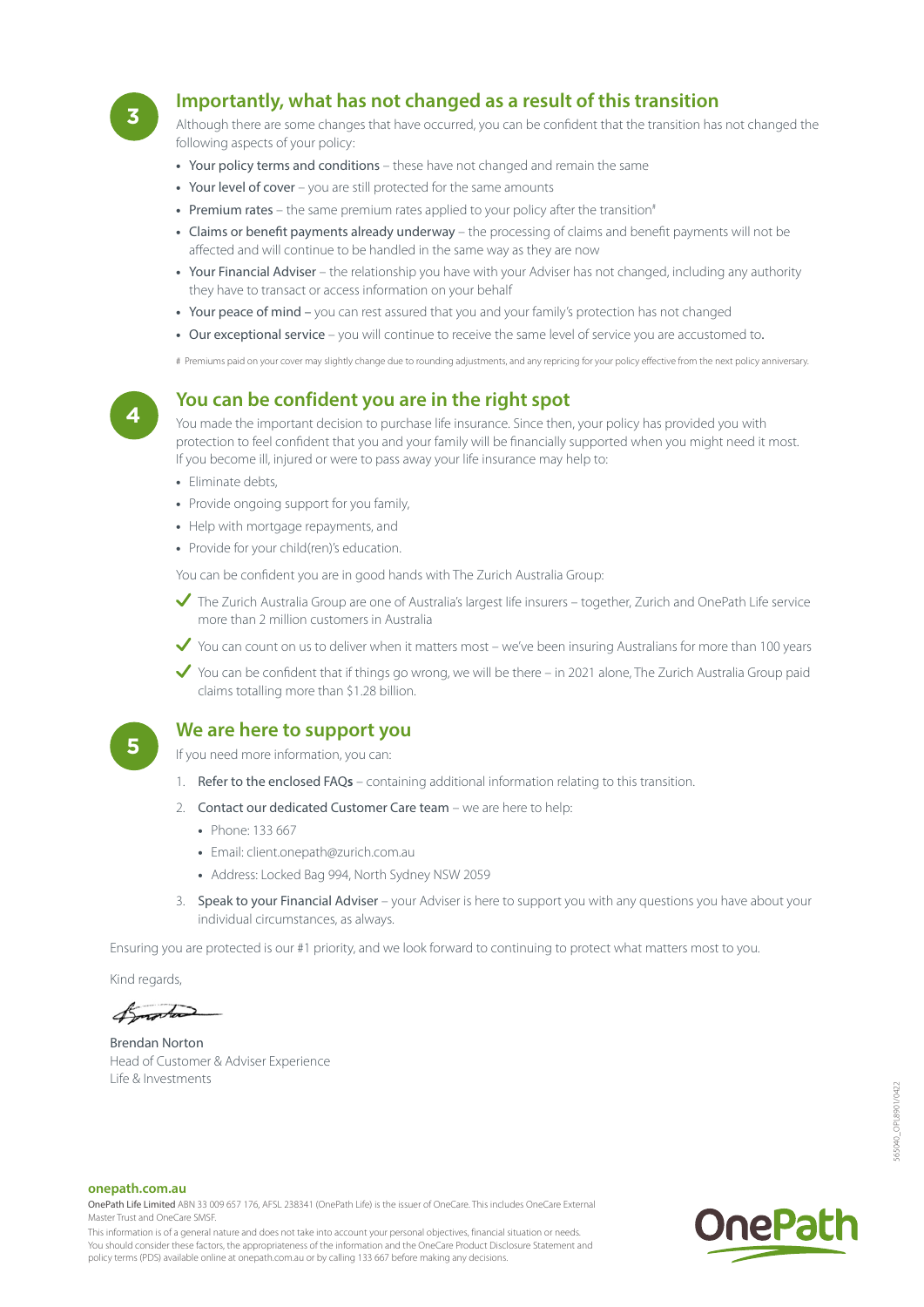

# WE LOOK FORWARD TO CONTINUING TO PROTECT WHAT MATTERS MOST TO YOU

Your old policy number: < Old policy number> Your new policy number: <New policy number>

#### Dear Sam,



#### **Important summary**

- **•** Your [OLD\_PRODUCT\_NAME] policy has been transferred to a new administration system
- **•** There has been no change to your policy type, level of coverage or any claims payments in progress due to this transition

#### **What do you need to do?**

- **•** From April 2022 for added convenience and security you will now be able to access all policy-related documents via My OnePath Life, our customer portal
- **•** Visit [onepath.com.au/changes-to-your-insurance](http://onepath.com.au/changes-to-your-insurance) for more details on how to register and access all the features of the portal, including OnePath Rewards, our health and rewards program
- **•** [As you have previously registered with My OnePath Life you will need to re-register with your new policy number [new policy number] to access the portal.]
- **•** Otherwise, simply read this email and the FAQs for more information on what this transfer means for you.

## Here are 5 important things for you to know

## **<sup>1</sup> Why your policy is being transferred**

OnePath Life is the insurance provider that stands behind your policy. In 2019, Zurich Financial Services Australia (Zurich) purchased OnePath Life from the ANZ Banking Group. This means that, since 2019, OnePath Life is owned by Zurich.

As an important part of bringing our businesses – OnePath Life and Zurich – together, we are transitioning all products and policies to Zurich systems.

For you, this means:

- $\vee$  We have transferred your insurance policy to the Zurich adminstration system, and
- You are still insured by OnePath Life, and
- $\checkmark$  There is no change to the protection you have in place.

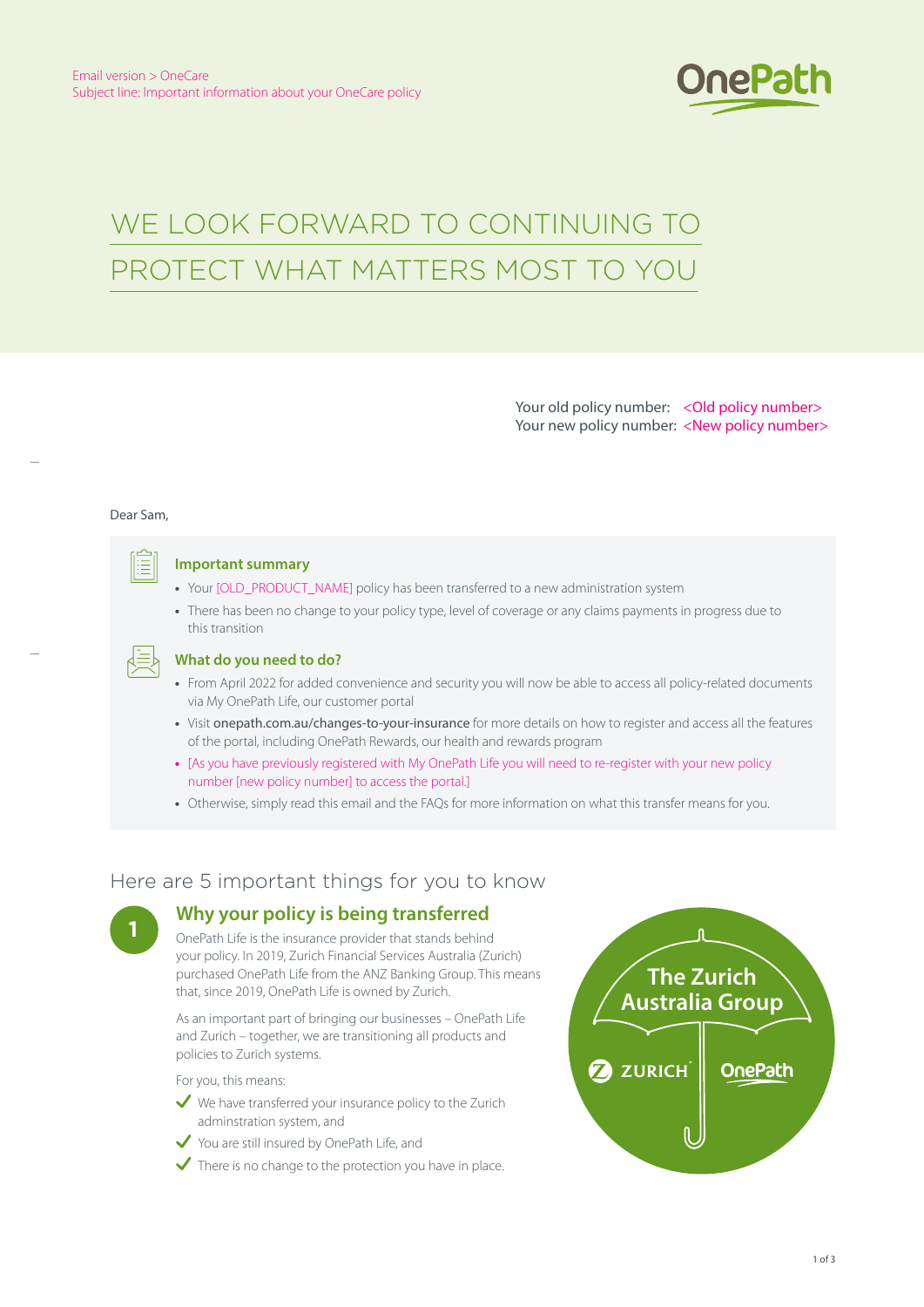## **<sup>2</sup> What has changed as a result of this transition**

As part of the transition to Zurich, there are 4 important things that may have changed:

#### #1 Your policy number has changed

Your new policy number is [new policy number].

All future correspondence will include your new policy number. Keep this correspondence in a safe place so you can easily refer to your new policy number when making enquiries.

#### #2 The way we communicate with you is changing

For additional convenience and security the way we communicate electronically with our customers is changing.

Your preference is to receive correspondence by email, and we will continue to contact you via email. However, to help keep your policy-related documents safe, we will now provide a secure link for you to access these documents via My OnePath Life, our customer portal. We will always alert you via email when new documents arrive and provide guidance on how to access these.

For more information on this change and how to register for My OnePath Life, simply visit our Changes to Your [Insurance](http://onepath.com.au/changes-to-your-insurance) page.

#### [As you have previously registered with My OnePath Life you will need to re-register with your new policy number [new policy number] to access the portal.]

With My OnePath Life you can:

- **•** Access policy-related documents 24/7, in one place, for additional ease and convenience
- **•** Update your contact information, including address and phone number
- **•** View your cover details and premium transactions
- **•** Pay your overdue premiums online via credit card\*
- **•** Update payment details for your policy(ies)\*\*
- **•** Update your mailing preference
- **•** Access OnePath Rewards, our health and rewards program
- \* Online payments for overdue premiums can only be made via Visa or Mastercard and only for eligible products. Please refer to your Product Disclosure Statement for further information.

\*\* Updating payment details is only available for eligible products. Please refer to your Product Disclosure Statement for further information.

If you do not wish to access your policy-related documents via My OnePath Life, you will need to change your mailing preference to mail. This will mean that in the future you will receive all communications by mail instead of email. You can change your preference by registering with My OnePath Life and selecting the mail preference or alternatively you can contact our Customer Care team to help you with this change.

#### #3 How you get in contact may have changed

When you need to get in touch about your policy you will be contacting the OnePath Life Customer Care team. Our contact details are:

- **•** Phone: 133 667
- **•** Email: client.onepath@zurich.com.au
- **•** Address: Locked Bag 994, North Sydney NSW 2059

#### #4 Update on Qantas Frequent Flyer points

You can continue to apply and earn Qantas Points for the premiums paid on OneCare or OneCare Super policies with Life Cover, Total and Permanent Disability ('TPD') Cover, Trauma Cover, Baby Care, Child Cover, and/or Extra Care Cover.

#### Confirming, you are no longer able to earn Qantas Frequent Flyer points on certain policies

From 1 March 2022, you are no longer eligible to apply to earn Qantas Points on premiums paid for the following policies:

**•** OneCare or OneCare Super policies with Income Secure Cover, Living Expense Cover or Business Expense Cover.

If you already supplied your Qantas Frequent Flyer membership number to OnePath and earned Qantas Points on any one of the policies mentioned above, we wrote to you to advise you of the changes and that you would no longer be able to earn Qantas Points after 1 March 2022.